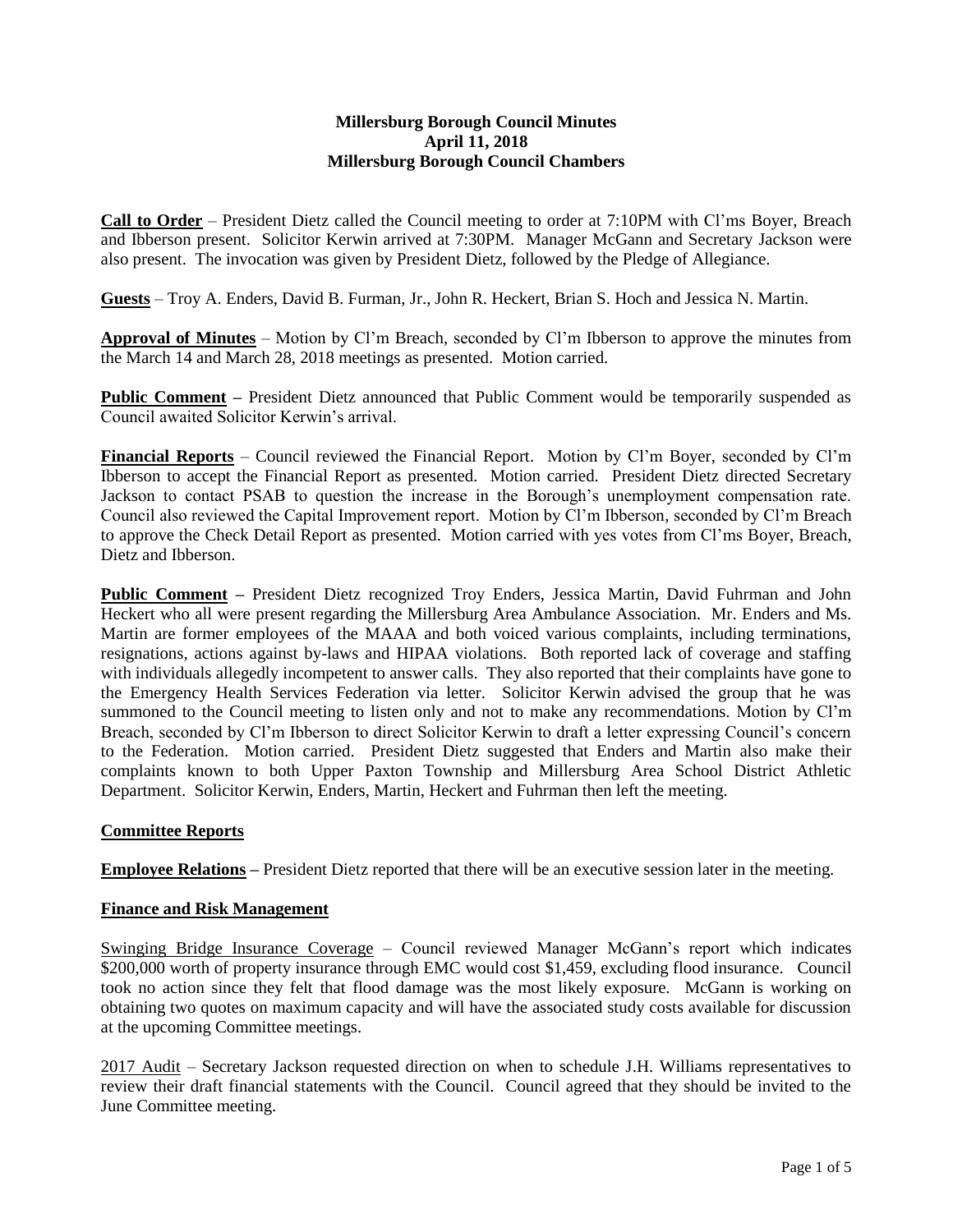# **Parks and Recreation**

2018 Ferry Boat Rates – Council reviewed the proposed rates for the upcoming season. The rates included across the board increases and the Operations Manager provided the Board's reasoning for the increases. Motion by Cl'm Breach, seconded by Cl'm Ibberson to approve the rates for 2018 as presented. Motion carried.

Facility Use Agreement – Health Kids Running Series – The organization requests the use of MYO Park for a children's running series on Sundays from April 8 to May 6, 2018. Motion by Cl'm Breach, seconded by Cl'm Boyer to approve the agreement as presented and to waive the user fee. Motion carried.

Facility Use Agreement – Little League Baseball – The organization requests the use of Seal Park baseball field for games and practices from April 14 to October 31, 2018. Motion by Cl'm Boyer, seconded by Cl'm Ibberson to approve the agreement as presented and to waive the user fee. Motion carried.

Facility Use Agreement – Teener Baseball – Manager McGann reported that no agreement has been received to date. The organization is requesting that football practices be held at the Reamer lot due to wear and tear on the MYO field. McGann will contact the football organization to discuss the change.

Facility Use Agreement – Girls Softball – The organization requests the use of Bradenbaugh Park softball field for games and practices from April 1 to July 31, 2018. Motion by Cl'm breach, seconded by Cl'm Ibberson to approve the agreement as presented and to waive the user fee. Motion carried.

Welcome Center Concession Stand – Manager McGann reported that he is expecting a proposal from an individual who is interested in renting. Last season's tenant Tiffany Munro has not removed her personal items yet, including the vending machines. The deadline is April 15. Council directed Manager McGann to check with Solicitor Kerwin to see if the Public Works crew may remove the items after the deadline and store them in the Pine Street garage.

# **Property**

Millersburg Reamer Property Update – Cl'm Boyer reported that the demolition is almost complete. An underground storage tank has been discovered. The job specifications state that Dauphin County will pay the expense to pump it however, the County is unwilling to do so. ADM Logistics quoted not to exceed \$1,200 to pump the tank. Motion by Cl'm Boyer, seconded by Cl'm Breach to pay up to \$1,200 to ADM Logistics to pump the tank with hopes to be reimbursed by Dauphin County. Motion carried with yes votes from Cl'ms Boyer, Breach, Dietz and Ibberson. Cl'm Boyer plans to attend the next Dauphin County Land Bank Authority meeting to pursue getting reimbursed. Motion by Cl'm Boyer, seconded by Cl'm Breach to invoice the Dauphin County Land Bank Authority for \$1,200 if and when they agree to pay for the expense. Motion carried.

ADM Logistics Invoices – Council reviewed a March 25 invoice for \$16,250 and an April 2 invoice for \$16,250, representing the second and third draws on the project. Motion by Cl'm Breach, seconded by Cl'm Ibberson to forward both invoices to Dauphin County for payment. Motion carried.

Daniel Miller House Update – Manager McGann reported that the furnace needed repaired recently at the tenant's request. Currently, the water heater is leaking. Imhof's quoted a new 2 gallon unit for \$500.57. Council directed Manager McGann to obtain prices on a 20-25 gallon unit.

# **Public Safety**

Police Vehicle – Cl'm Ibberson reported that the new SUV is being detailed.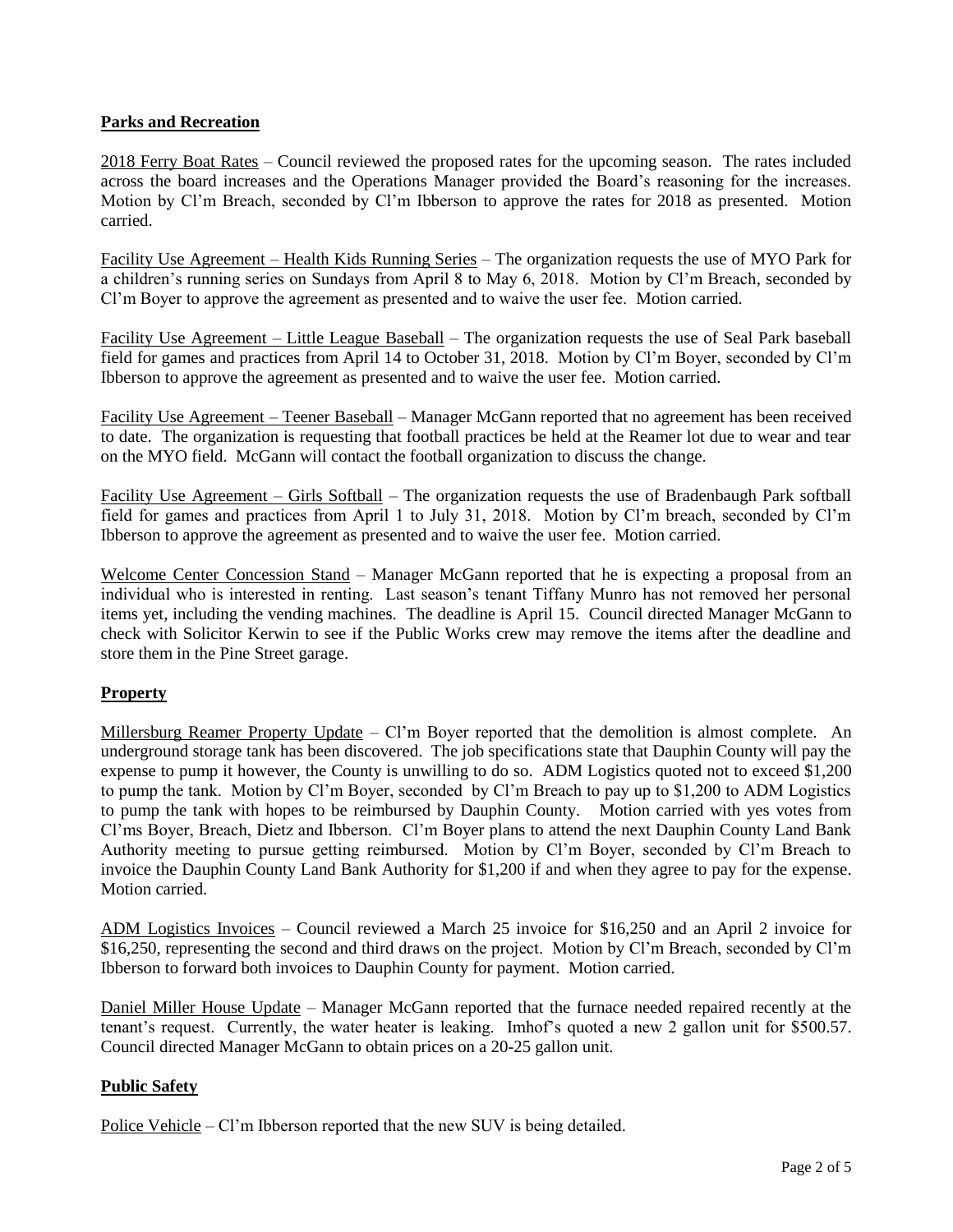# **Streets**

Borough Ordinance No. 2-18 – Street Closure Ordinance Legal Notice – Council reviewed the legal notice to advertise Borough Ordinance No. 2-18. This ordinance establishes procedure for closing public streets and penalties for unauthorized street closures. Motion by Cl'm Breach, seconded by Cl'm Ibberson to place the advertisement one time in the Upper Dauphin Sentinel with the intention of adopting the Ordinance at the May 9<sup>th</sup> Council meeting. Motion carried with yes votes from Cl'ms Boyer, Breach, Dietz and Ibberson.

Paving Project Pre-Bid Meeting – Manager McGann reported that Mid State Paving and New Enterprise are interested in bidding this project.

**Economic Development** – Cl'm Dietz reported that the Cherry Blossom Festival is set for May 5<sup>th</sup>. Council discussed the recent closures of businesses and the passing of a long-time business owner and agreed that as a Council they are doing the right thing by remaining positive.

**Mayor's Report –** March Police Department statistical reports were provided to all Cl'ms. Cl'm Ibberson reported that Mayor Ibberson will check with the officers to find out if they have had NARCAN training. Cl'm Ibberson further reported that the local District Justice does not support the police charges with reference to the problem of bicyclists travelling the wrong way on Borough streets. Cl'm Breach reported that Mark Himmelreich (owner of Big Himmy's) would like to work with Cpl. Wise on a bike rodeo and safety event.

**Manager's Report** – Written report provided to all Cl'ms.

# **Unfinished Business**

Borough Ordinance No. 1-18 – Act 172 Volunteer Firefighter Tax Relief – This ordinance provides an earned income tax credit for qualified volunteer firefighters under Act 172. Application will be due to the Borough by December  $1<sup>st</sup>$  each year.

Borough Resolution No. 18-09 – Act 172 Volunteer Firefighter Tax Relief Requirements – This resolution sets the qualification criteria for tax relief under Borough Ordinance No. 1-18. Motion by Cl'm Ibberson, seconded by Cl'm Breach to adopt Borough Ordinance No. 1-18 and to pass Borough Resolution No. 18-09. Motion carried.

Council Vacancy Letter of Interest – Council reviewed a letter of interest from David A. Rivera of 290 Union Street. Motion by Cl'm Ibberson, seconded by Cl'm Boyer to appoint David Allen Rivera to Council through the first Monday in 2020. Manager McGann will advise Mr. Rivera of Council's action. Additionally, guest Brian Hoch stated that he was present to observe the meeting proceedings and that he is interested in the other vacant seat. He will be submitting a letter of interest. Mr. Hoch then left the meeting.

# **New Business**

Display Sales Christmas Bulbs – Council reviewed two quotes from Display Sales. One quote was for 300 bulbs for \$1,155 and the second quote was for 625 bulbs and 25 light strings for \$1,162. Motion by Cl'm Breach, seconded by Cl'm Boyer to purchase all items as quoted for a total of \$2,317 to be reimbursed by the Millersburg Lions Club. Motion carried with yes votes from Cl'ms Boyer, Breach, Dietz and Ibberson.

Zoning Hearing Board Appointment – Council reviewed an email from Brian Musa who is resigning from the Zoning Hearing Board due to moving out of the area. Motion by Cl'm Breach, seconded by Cl'm Ibberson to accept Mr. Musa's resignation. Motion carried. Council directed Manager McGann to post the vacancy on the Borough's Facebook page and website. Motion by Cl'm Breach, seconded by Cl'm Ibberson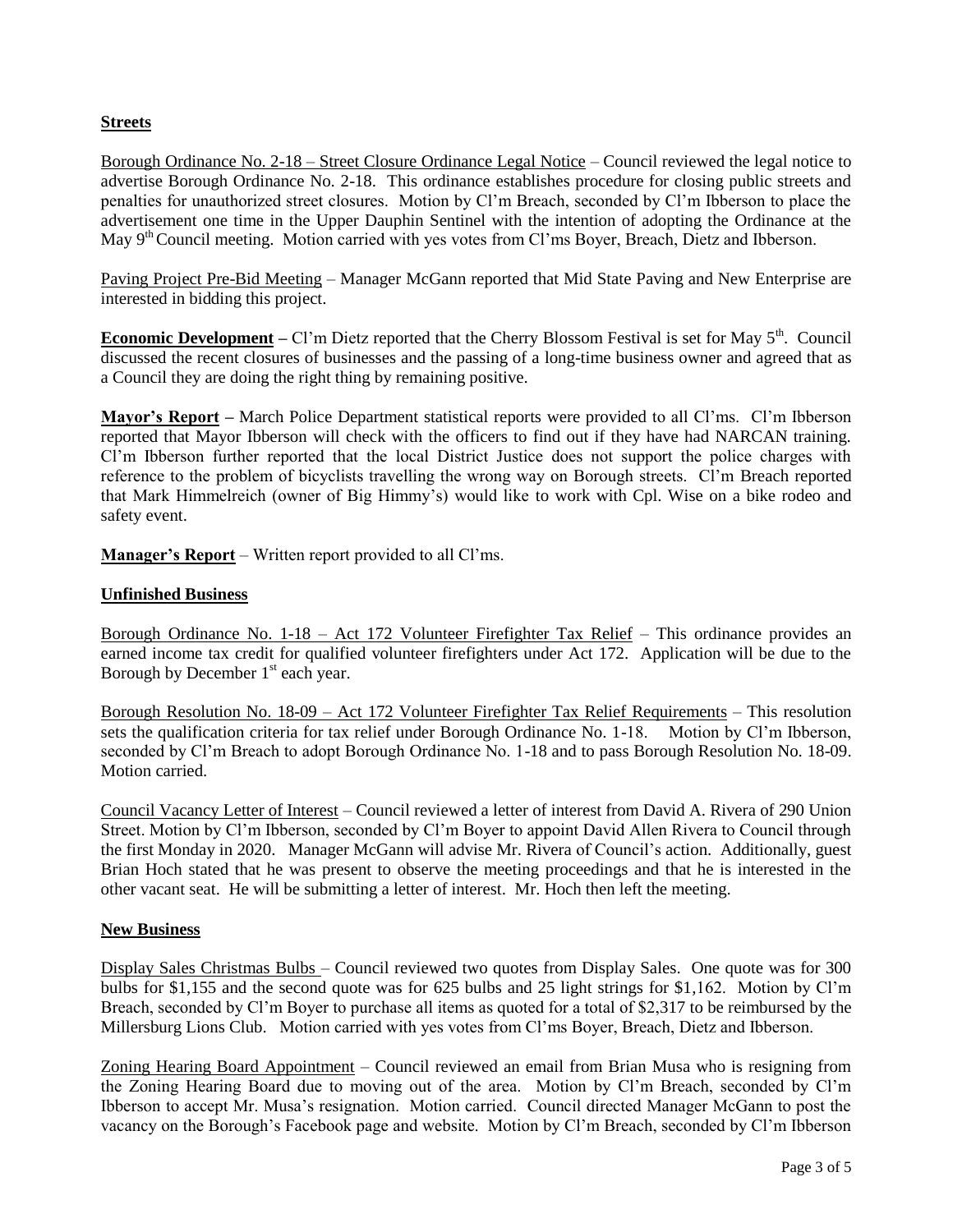to expand the advertisement for adoption of Borough Ordinance No. 2-18 to include notice of the Zoning Hearing Board vacancy. Motion carried with yes votes from Cl'ms Boyer, Breach, Dietz and Ibberson.

Seasonal Ordinance Reminder – Council directed Manager McGann to write a press release for the Upper Dauphin Sentinel reminding Borough residents of our ordinances regarding grass height and vegetation and tree limb restrictions. The reminder is also to be put on Facebook and the Borough's website

Police Coverage Discussion **–** Cl'm Boyer related a recent experience he had which necessitated calling for assistance from the Borough Police. Their timely response to the call reaffirmed for him the need for local coverage. Council agreed to proceed by placing an ad for part-time police on the Borough's website. Council also authorized Manager McGann to research the COPS grant as an alternative.

**Communications** – All communications were made available to Cl'ms. There was nothing requiring Council action.

HRG – CDBG-DR Storm Sewer Relocation Project – Council reviewed and discussed three written status updates on the project which is now underway.

# **Organization Reports**

Upper Dauphin COG – President Dietz reported that the March meeting was hosted by Berrysburg Borough. They worked on suggested topics for future meetings and discussed ways to increase participation. The next meeting will be on April  $19<sup>th</sup>$ .

Millersburg Planning Commission – Manager McGann reported that the Annual Report to Council has been completed. McGann reviewed the highlights with the Council. Gerry Duke, Dauphin County Planning Commission Director, was the featured speaker at the April meeting. His presentation was on the role of the Planning Commission. Cl'm Breach requested more research on small cell tower health effects; Manager McGann will follow up.

Millersburg Pool Association – Manager McGann reported that he showed the JMT proposed concept for the field between the pool and the High School to Kathy Weiss, Pool Manager. She had no objections and added that the pool could use a higher fence.

Millersburg Fire Company – Cl'm Ibberson had nothing to report. The Council received the auditor's letter for year 2016. There were no findings or recommendations.

Millersburg Area Authority – March minutes were provided to all Cl'ms.

Dauphin County Tax Collection Committee – Secretary Jackson reported that the March meeting was cancelled due to snow and the next meeting will be in May.

Millersburg Ferry Boat Association - February meeting minutes were provided to all Cl'ms. The Ferry Boat Asso. received a tourism award.

Dauphin Lebanon County Boroughs Association – President Dietz reported that the Association will meet on April  $24^{\text{th}}$  at Perkins.

Zoning Hearing Board – Manager McGann reported that there were no hearings held.

Upper Dauphin Industrial Development Authority – Solicitor Engle provided an agenda from the recent meeting; minutes were not yet available.